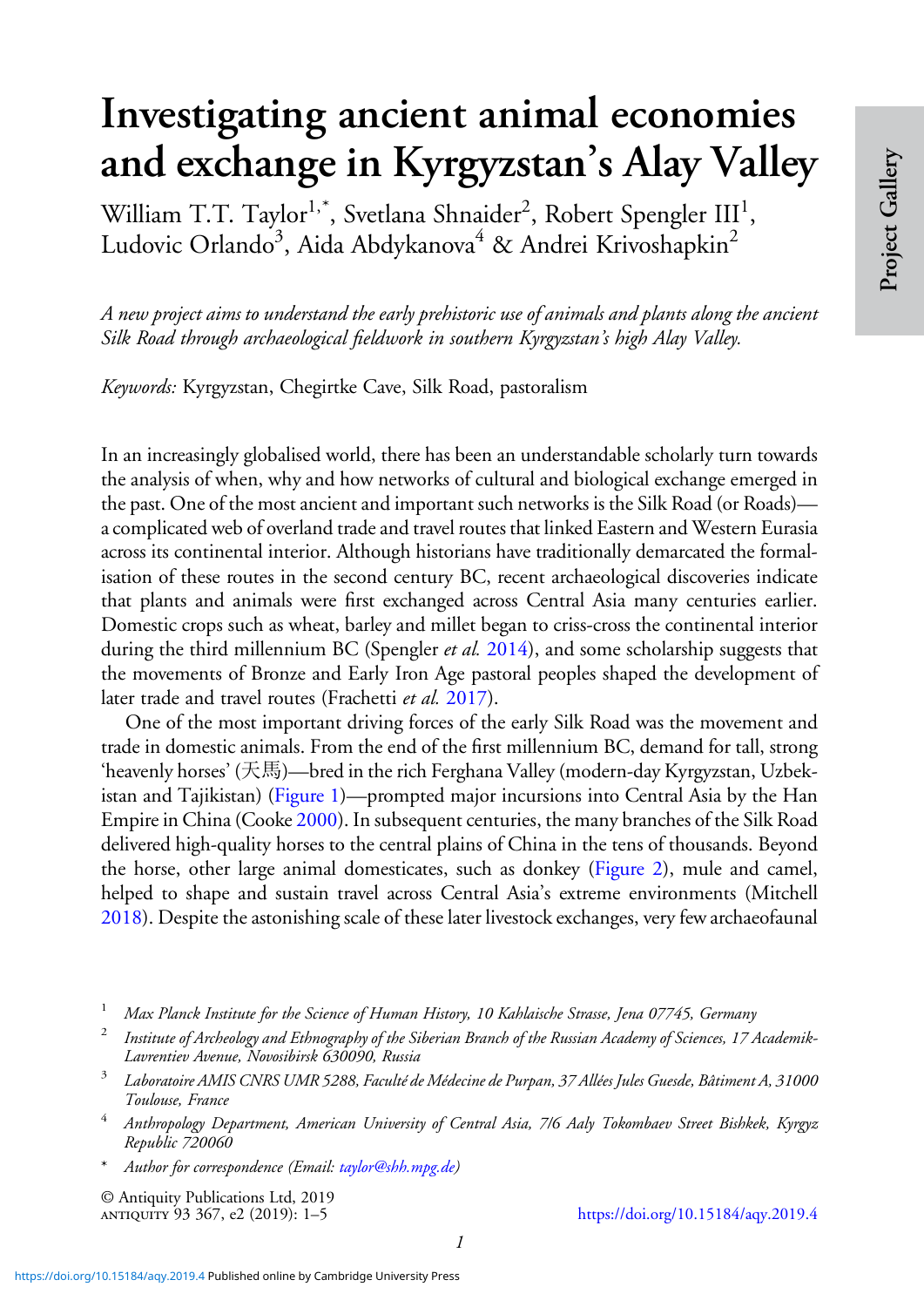<span id="page-1-0"></span>

Figure 1. Iron Age horse petroglyph in the Ferghana Valley near Osh, Kyrgyzstan, showing the tall stature associated with the famed 'heavenly horses' (photograph by W. Taylor).



Figure 2. Donkey tethered outside of the modern township of Kabyk, in Kyrgyzstan's Alay Valley (photograph by W. Taylor).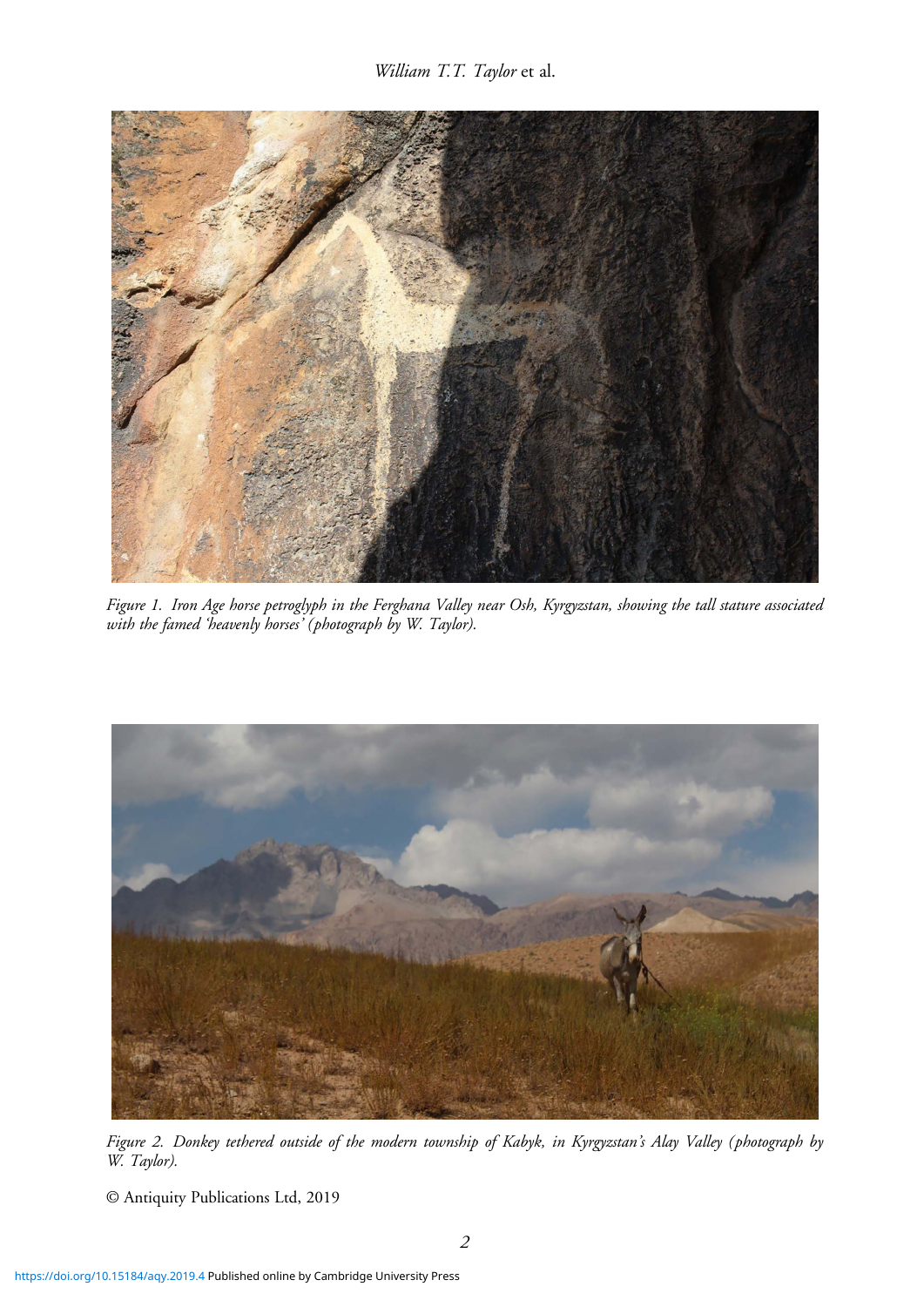

Figure 3. Location of Chegirtke Cave, within the Alay Valley, along with the approximate location of some key branches of the Silk Road, and other important political and geographic locations mentioned in the text (map by W. Taylor).

remains are available with which to understand animal economies prior to the first millennium BC.

Our project seeks to understand the early prehistory of animal and plant use along the mountain corridors of the ancient Silk Road through fieldwork in southern Kyrgyzstan's high Alay Valley—a large valley linking western China with the Ferghana Valley and the oases of western Central Asia (Figure 3). In 2017, we conducted research at the Alay site, which provides some of the earliest evidence for the occupation of high mountains in western Central Asia. We also initiated survey, identifying more than 15 archaeological site clusters, including habitation sites, rock shelters, kurgans and lithic scatters. Radiocarbon dates from test excavations and material exhumed by recent marmot activity show that these sites date from the Bronze Age  $(c. 2100 \text{ BC})$  through to the Middle Ages  $(c. AD 1450)$ , with many habitations yielding a rich artefact assemblage of faunal remains, ceramics and other goods, such as glass and worked wood.

Most significantly, we identified a stratified, multi-component cave site [\(Figure 4](#page-3-0)) that may illuminate the early regional history of domestic animal and plant use. This site, known as Chegirtke Cave, contains at least two chambers and revealed Early Holocene, Late Neolithic and Bronze Age (c. 2100 BC) cultural components. Flotation of charred material from a Bronze Age hearth showed a rich archaeofaunal assemblage and carbonised wood with clear vascular structuring indicating a conifer—most probably a juniper shrub. Our results suggest that future archaeobotanical studies at this locality may be promising, and may help to answer important questions, such as whether mountain-dwelling peoples played a role in the early transmission of wheat into China.

The central aim of our project, however, is to use cutting-edge techniques from the archaeological sciences to understand the emergence of animal economies. To combat challenges with the identification of animal bones, which in Central Asia are often highly fragmented,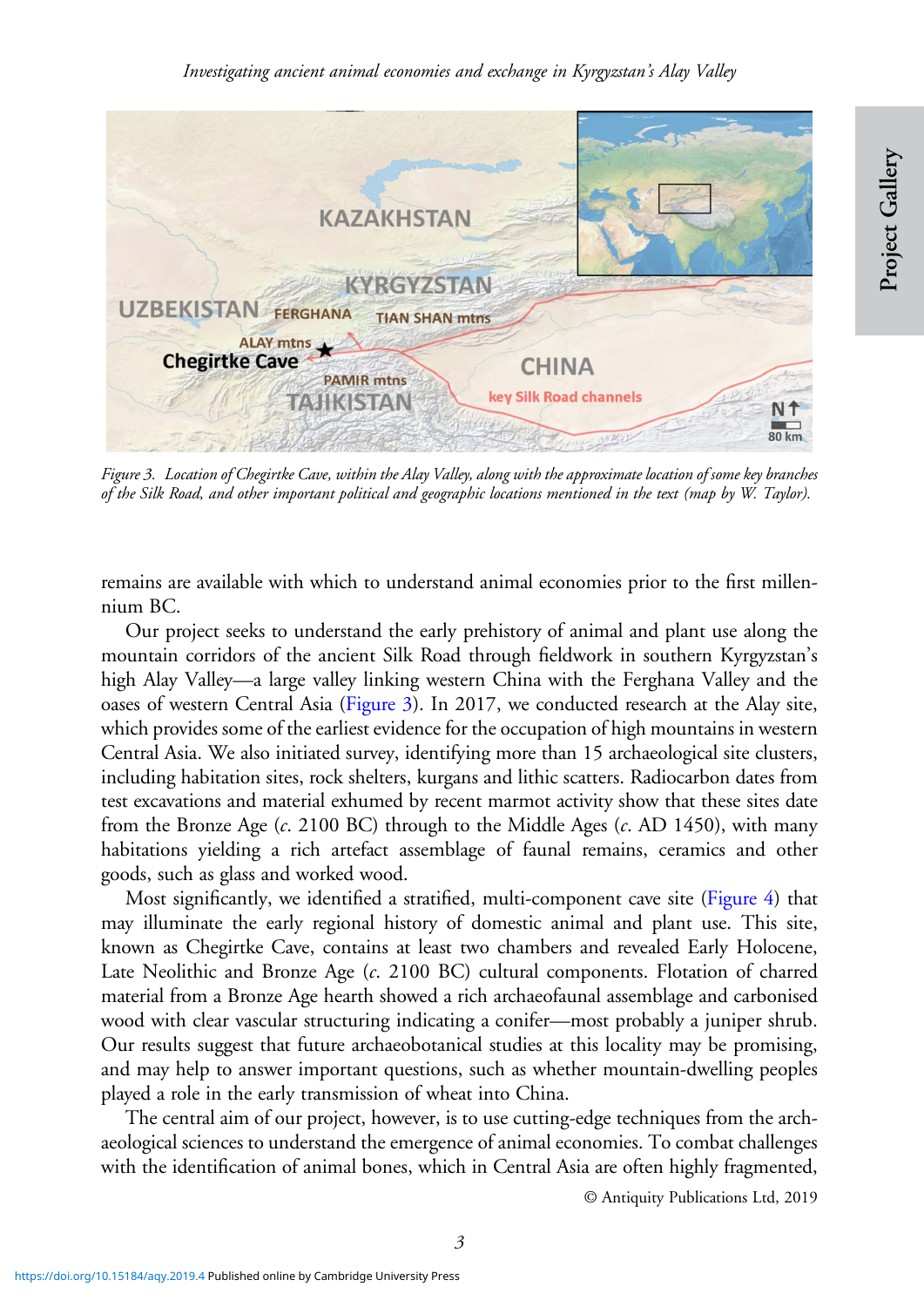William T.T. Taylor et al.

<span id="page-3-0"></span>

Figure 4. Top) exterior entrance to Chegirtke Cave; bottom) researchers preparing for test excavations within one of the cave's two chambers (photographs by W. Taylor).